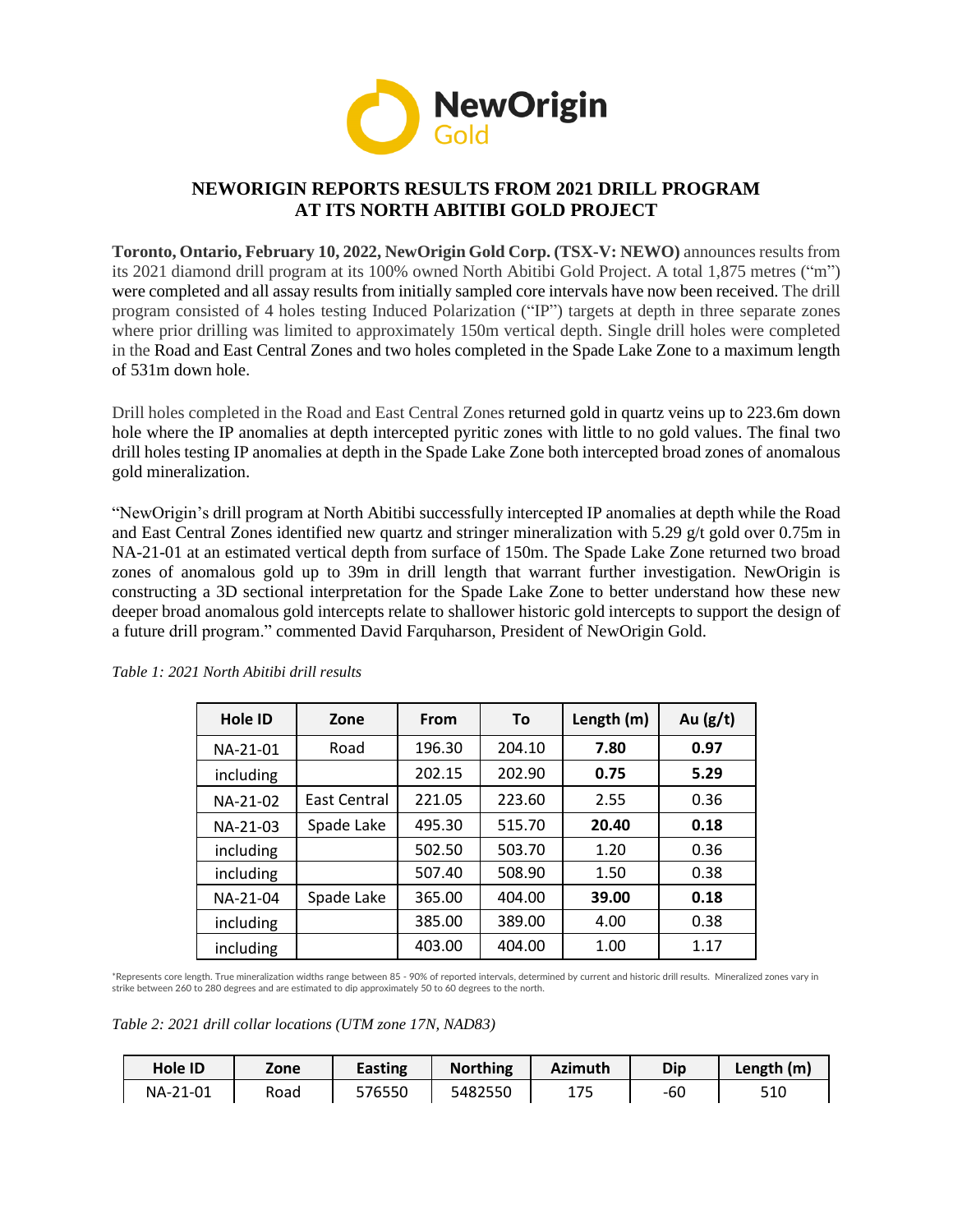| NA-21-02 | East Central | 580667 | 5482710 | 160 | $-55$ | 315 |
|----------|--------------|--------|---------|-----|-------|-----|
| NA-21-03 | Spade Lake   | 578050 | 5483520 | 175 | -70   | 519 |
| NA-21-04 | Spade Lake   | 577525 | 5283510 | 175 | -65   | 531 |

*Figure 1: Plan map showing location of 2021 drill holes with intercepts* 



NewOrigin is likewise evaluating the detailed geological and trace element geochemical data received from this drilling to identify any additional relationships to gold mineralization that may serve as potential vectors to higher grade portions of the gold system meriting further investigation.

## **About the North Abitibi Project**

The North Abitibi Gold Project is a 10 kilometre long property that covers approximately 4,240 hectares in Canada's prolific Abitibi Greenstone Belt, where over 200 million ounces of gold have been discovered and produced. The Property straddles the Casa Berardi Break approximately 40 kilometres west of Hecla Mining Corp.'s Casa Berardi Mine. In 2021 NewOrigin increased its land position in the Casa Berardi trend by acquiring the 17,750 hectare Kinebik Gold Project. The project is 100% owned by NewOrigin.

The majority of drilling at North Abitibi was conducted by Newmont and Cogema Canada during the 1980's following the discovery of the Casa Berardi gold deposit. Extensive overburden cover limited the effectiveness of exploration campaigns. Following a long period of dormancy, Tri Origin Exploration (now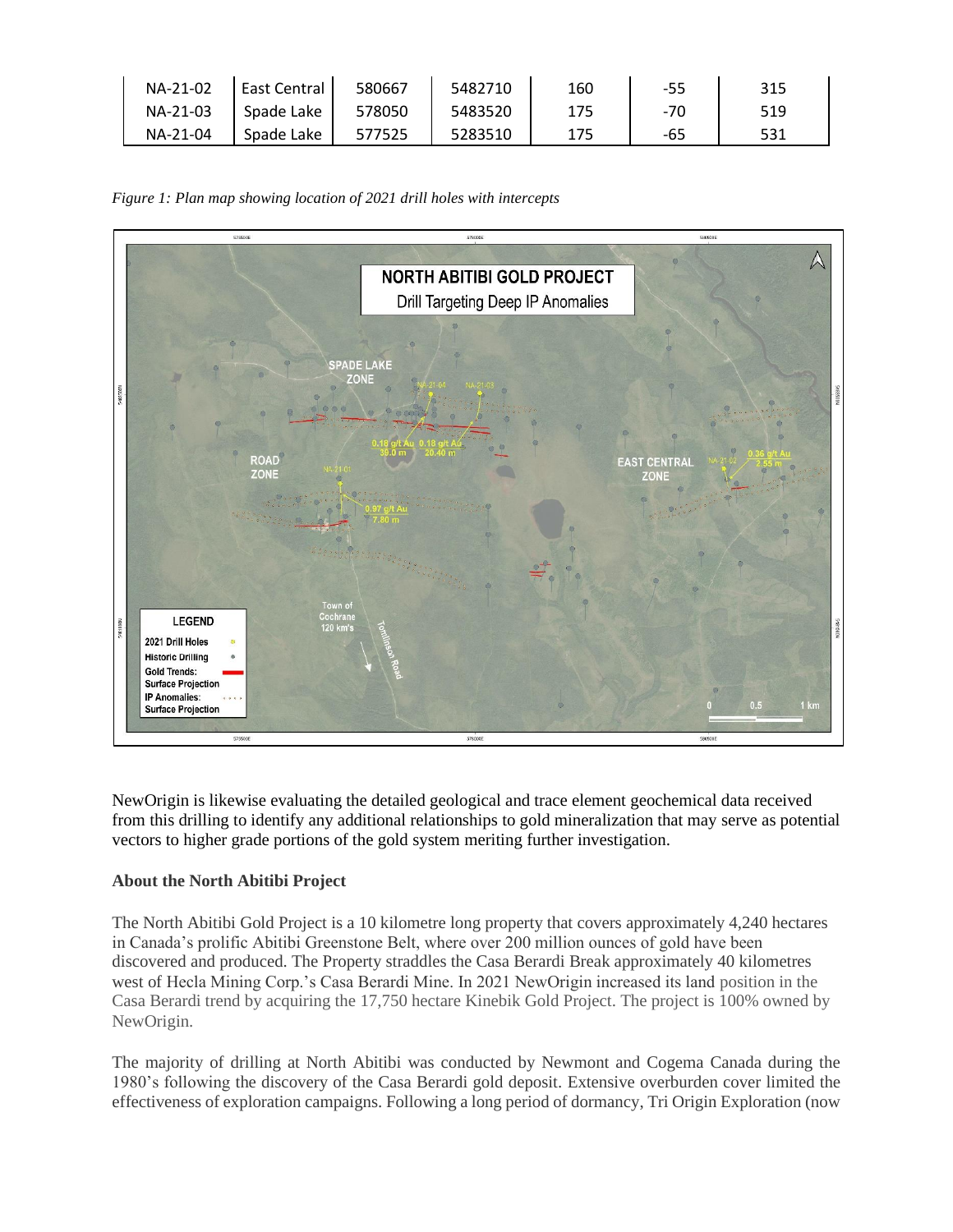NewOrigin Gold) has now completed geophysical surveying and 5 diamond drilling campaigns totaling 17,883 metres to explore the property-wide gold occurrences. Exploration drilling has now traced gold mineralization for almost 4 kilometres of collective strike length and extending to depths ranging from 150 to 300 metres vertical depth from surface. Zones identified to date include assayed intervals ranging from 6.1 g/t gold over 6.0m and 17.8 g/t gold over 1.6m. These higher grade "pulses" occur within broader zones of anomalous lower grade gold mineralization. Twenty-two (22) of the more than 100 drill holes completed on the property report at least one sample of greater than 2.0 g/t gold across a minimum 1.0m sample interval.

NewOrigin's management recognizes the potential for the discovery of a significant gold system within this extensively mineralized property. NewOrigin plans to carry out further geophysical programs followed by diamond drilling in order to continue to advance toward discovery at its 100% owned Northern Abitibi Project.

### *Technical information in this news release has been reviewed by Mr. Mark Petersen, P. Geo. Mr. Petersen is a Technical Advisor to the Company and a Qualified Person as defined by National Instrument 43-101.*

#### **About NewOrigin Gold Corp.**

NewOrigin Gold Corp. (formerly Tri Origin Exploration Ltd.) is a Canadian gold exploration company focused on drill discovery on its Sky Lake and North Abitibi gold projects in the Canadian Shield. NewOrigin's management and board have extensive experience in the delineation and development of gold deposits. Company shareholders include O3 Mining Inc. and Osisko Mining Inc. NewOrigin Gold trades on the TSX Venture Exchange under the ticker "NEWO".

#### **For Further Information Contact:**

David Farquharson, President

Email: dfarquharson@neworigingold.com or visit www.neworigingold.com

*Neither the TSX Venture Exchange nor its Regulation Services Provider (as that term is defined in the policies of the TSX Venture Exchange) accepts responsibility for the adequacy or accuracy of this release.* 

#### *Cautionary Statement regarding Forward Looking Statements:*

*Neither TSX Venture Exchange nor its Regulation Services Provider (as that term is defined in the policies of the TSX Venture Exchange) accepts responsibility for the adequacy or accuracy of this release. This News Release includes certain "forwardlooking statements" which are not comprised of historical facts. Forward-looking statements include estimates and statements that describe the Company's future plans, objectives or goals, including words to the effect that the Company or management expects a stated condition or result to occur. Forward-looking statements may be identified by such terms as "believes", "anticipates", "expects", "estimates", "may", "could", "would", "will", or "plan". Since forward-looking statements are based on assumptions and address future events and conditions, by their very nature they involve inherent risks and uncertainties. Although these statements are based on information currently available to the Company, the Company provides no assurance that actual results will meet management's expectations. Risks, uncertainties and other factors involved with forward-looking information could cause actual events, results, performance, prospects and opportunities to differ materially from those expressed or implied by such forward-looking information. Forward looking information in this news release includes, but is not limited to, the intention to complete the foregoing, the Company's objectives, goals or future plans, statements, exploration results, potential mineralization, the estimation of mineral resources, exploration and mine development plans, timing of the commencement of operations and estimates of market conditions. Factors that could cause actual results to differ materially from such forward-looking information include, but are not limited to, the Company's ability to obtain all approvals required in connection with the foregoing, the Company's ability to predict or counteract potential impact of COVID-19 coronavirus on factors relevant to the Company's business failure to identify mineral resources, failure to convert estimated mineral resources to reserves, the inability to complete a feasibility study which recommends a production decision, the preliminary nature of metallurgical test results, delays in obtaining or failures to obtain required governmental, environmental or other project approvals, political risks, inability to fulfill the duty to accommodate First Nations and other indigenous peoples, uncertainties relating to the availability and costs of financing needed*